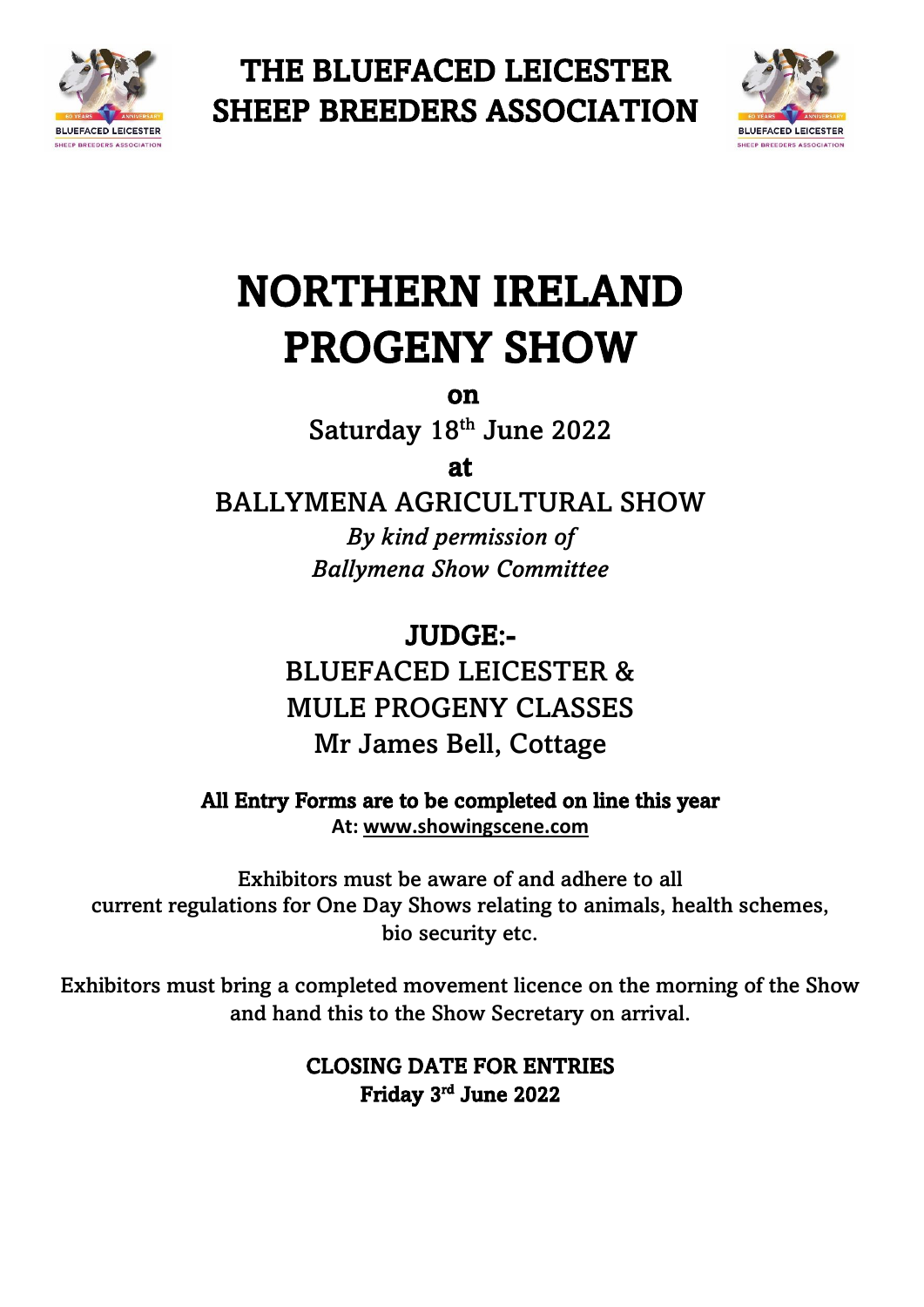# REGISTERED BLUEFACED LEICESTERS

Judge:- Mr James Bell, Cottage Flock Open Section sponsored by WILSONS OF RATHKENNY Champion & Reserve Sponsored by SHEARWELL DATA

Judging at 10.30a.m followed by Judging for Progeny Classes at approx 11.30 a.m.

## Sheep can be shown in Show Classes and Progeny Classes

#### BLUEAFCED LEICESTER – OPEN CLASSES

Entry Fee: CAAA Member £4, Non-CAAA Member £6 Prize Money: 1st £15, 2nd £10, 3rd £5

#### Class

- 101. Ram, two year old and upwards
- 102. Ram one year old
- 103. Ram Lamb, born in 2022
- 104. Ewe, one year old
- 105. Ewe two years old and over suckled
- 106. Ewe Lamb, born in 2022
- 107. Pair of Lambs, born in 2022
- 108. Group of Three. Exhibits in this Class must be entered in appropriate class above and only one Exhibit for any one
- 109. Champion Bluefaced Leicester No Entry required.

## **TROPHIES**

JOE KELLY – Trophy for the Best Bluefaced Leicester Sheep

# REGISTERED BLUEFACED LEICESTERS PROGENY GROUPS

## BLUFACED LEICESTER PROGENY SHOW CLASSES (Open to Association Members Only) (ENTRY FEE FOR PROGENY CLASSES IS FREE)

 *Progeny Show Classes are Sponsored by the Bluefaced Leicester Sheep Breeders Association* ROSETTES TO 4<sup>th</sup> PLACE

|                    |                                                                        | 1 <sup>st</sup> | 2 <sub>nd</sub> | 3rd |  |
|--------------------|------------------------------------------------------------------------|-----------------|-----------------|-----|--|
| 109A.              | Three Shearling Ewes Shown with Sire                                   | £50             | £30             | £20 |  |
| SP <sub>9</sub> .  | Three Ram Lambs Shown with Sire                                        | £50             | £30             | £20 |  |
| <b>SP10.</b>       | Three Ewe Lambs Shown with Sire                                        | £50             | £30             | £20 |  |
| SP11.              | Pair of Adult Sheep, any age, any sex by the Same Sire Shown with or   |                 |                 |     |  |
|                    | without Sire (not to be shown in any other Progeny Class)              | £50             | £30             | £20 |  |
|                    | SP12. Pair of Lambs (any sex), by the same sire, Shown with or without |                 |                 |     |  |
|                    | Sire (not to be shown in any other Progeny class)                      | £50             | £30             | £20 |  |
| SP <sub>13</sub> . | Three Ram Lambs Shown without Sire, by the Same Sire                   | £50             | £30             | £20 |  |
| SP <sub>14</sub> . | Three Ewe Lambs Shown without Sire, by the Same Sire                   | £50             | £30             | £20 |  |
|                    |                                                                        |                 |                 |     |  |

## Overall Champion Group from classes 109A & SP9-SP14 - Rosette and Special Prize & £150 Reserve Overall Champion Group from classes 109A & SP9–SP14 - £50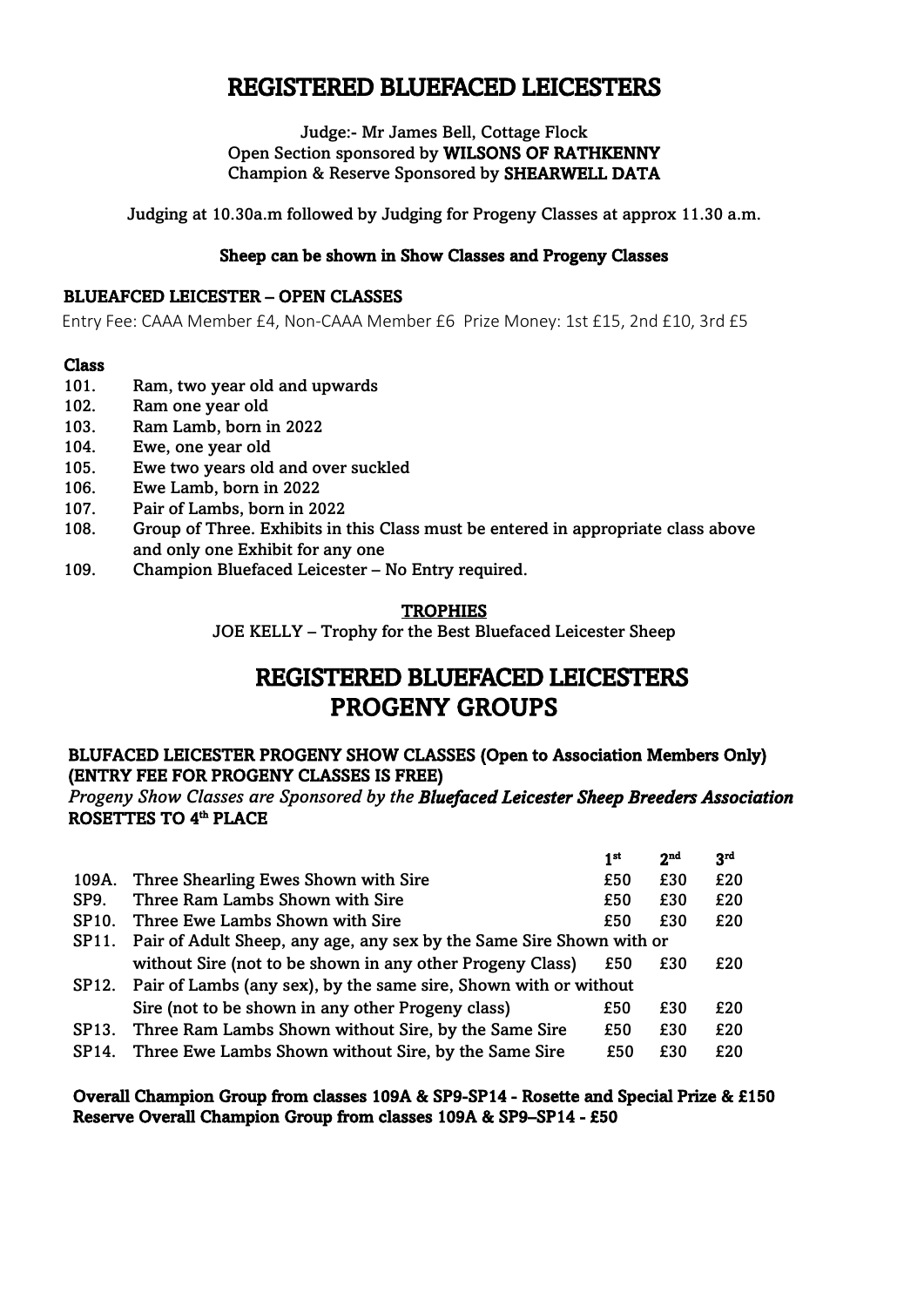# MULES

Judge:- Mr James Bell, Cottage Flock

Open Section sponsored by PROVITA ANIMAL HEALTH

Champion & Reserve Sponsored by MCCURDY FUELS

## Sheep can be shown in Show Classes and Progeny Classes

## MULES – OPEN CLASSES

Entry Fee: CAAA Member £4, Non-CAAA Member £6 Prize Money: 1st £15, 2nd £10, 3rd £5

## Class

- 110. Mule Ewe, two years old and upwards, having reared a lamb in 2022
- 111. Mule Hogget
- 112. Mule Ewe Lamb born in 2022
- 113. Champion Mule No Entry required

## BLUFACED LEICESTER PROGENY SHOW CLASSES (Open to Association Members Only) (ENTRY FEE FOR PROGENY CLASSES IS FREE)

*Progeny Show Classes are Sponsored by the Bluefaced Leicester Sheep Breeders Association* 

## ROSETTES TO 4<sup>th</sup> PLACE

| <b>MULE PROGENY CLASS</b> |                                                    |  |             |     |  |  |  |  |
|---------------------------|----------------------------------------------------|--|-------------|-----|--|--|--|--|
|                           |                                                    |  | 1st 2nd 3rd |     |  |  |  |  |
|                           | SP15 Group of three Mule Ewe lambs Shown with Sire |  | £50 £30     | £20 |  |  |  |  |

## Overall Champion from Mule Progeny Class - Rosette and Special Prize